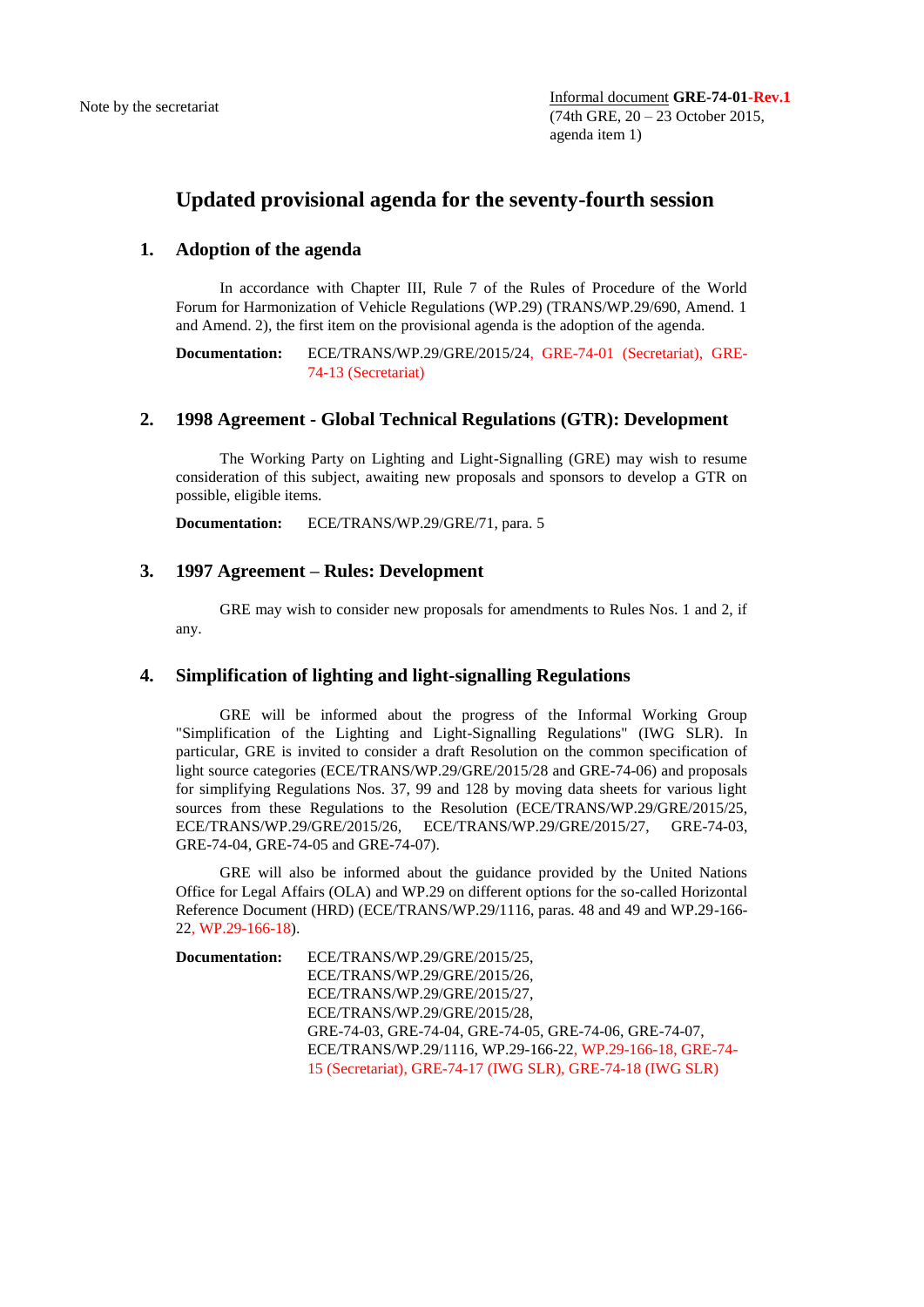## **5. Regulations Nos. 37 (Filament lamps), 99 (Gas discharge light sources) and 128 (Light emitting diodes light sources)**

GRE may wish to consider a proposal submitted by the expert from the International Automotive Lighting and Light Signalling Expert Group (GTB) for phasing out a set of light source categories in Regulation No. 37.

#### **Documentation:** ECE/TRANS/WP.29/GRE/2015/29

GRE is invited to consider a proposal prepared by the expert from GTB introducing new light source categories into Regulation No. 128 and aligning some drawings.

**Documentation:** ECE/TRANS/WP.29/GRE/2015/30

### **6. Regulation No. 48 (Installation of lighting and light-signalling devices)**

#### **(a) Proposals for amendments to the 05 and 06 series of amendments**

GRE may wish to consider a proposal submitted by the Task Force on Tell-Tales (TF-TT) (ECE/TRANS/WP.29/GRE/2015/31). This proposal should be considered in conjunction with proposals to amend Regulations Nos. 7 and 87 (ECE/TRANS/WP.29/GRE/2015/32 and ECE/TRANS/WP.29/GRE/2015/33, respectively).

### **Documentation:** ECE/TRANS/WP.29/GRE/2015/31, GRE-74-16 (TF-TT) ECE/TRANS/WP.29/GRE/2015/32, ECE/TRANS/WP.29/GRE/2015/33

In the light of WP.29 guidance (ECE/TRANS/WP.29/1116, paras. 50 and 51), GRE is invited to revert to the proposal by the expert from France to delete a design restrictive requirement in Regulation No. 48 (ECE/TRANS/WP.29/GRE/2015/21).

#### **Documentation:** ECE/TRANS/WP.29/GRE/2015/21, ECE/TRANS/WP.29/1116

GRE may wish to discuss a proposal tabled by the expert from Germany with a view to improving road safety in situations where a direction indicator is activated during the functioning of a daytime running lamp.

#### **Documentation:** GRE-73-14

GRE in invited to consider a proposal submitted by the expert from Germany on fitting end-outline marker lamps when a device for indirect vision is installed.

**Documentation:** ECE/TRANS/WP.29/GRE/2015/34

#### **(b) Other proposals for amendments to Regulation No. 48**

GRE may wish to resume its discussions on new criteria for levelling of headlamps and to recall its decision to establish the Informal Working Group on Visibility, Glare and Levelling (IWG VGL) (ECE/TRANS/WP.29/GRE/73, paras. 17-20) which was endorsed by WP.29 (ECE/TRANS/WP.29/1116, para. 25). IWG VGL is expected to submit its draft terms of reference for the consideration of GRE.

**Documentation:** ECE/TRANS/WP.29/GRE/73, GRE-74-21 (IWG VGL)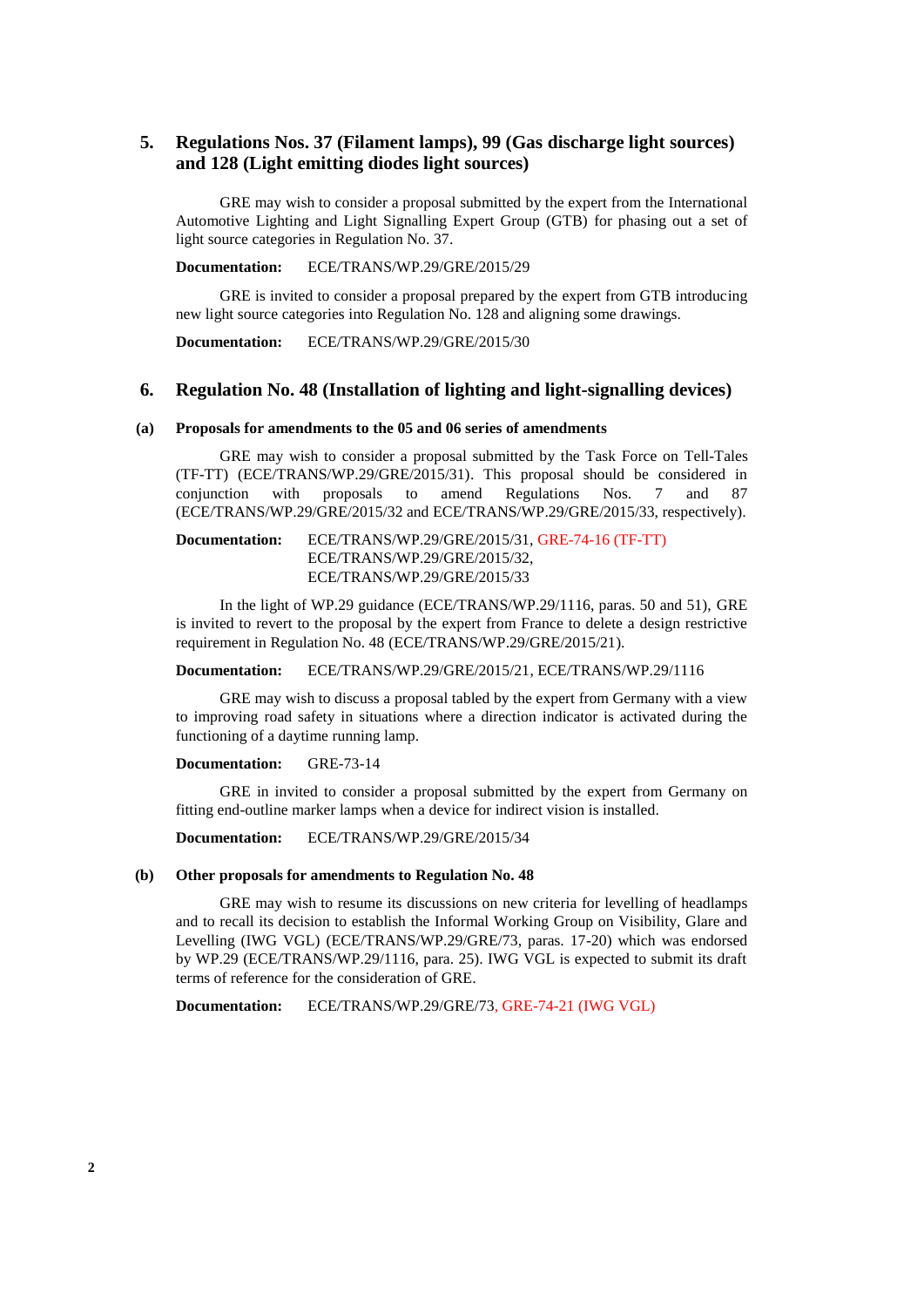### **7. Other Regulations**

#### **(a) Regulation No. 7 (Position, stop and end-outline lamps)**

GRE is invited to consider a proposal submitted by TF-TT (ECE/TRANS/WP.29/GRE/2015/32) which should be discussed together with document ECE/TRANS/WP.29/GRE/2015/31 (agenda item 6 (a)).

**Documentation:** ECE/TRANS/WP.29/GRE/2015/32

#### **(b) Regulation No. 10 (Electromagnetic compatibility)**

At its previous session, GRE decided to revert to the issue of the electromagnetic compatibility of trolleybuses (ECE/TRANS/WP.29/GRE/73, para. 26) and invited the experts from Belgium, the Russian Federation and the International Organization of Motor Vehicle Manufacturers (OICA) to submit a new joint proposal.

**Documentation:** ECE/TRANS/WP.29/GRE/73, ECE/TRANS/WP.29/GRE/2014/41, GRE-73-20

GRE is invited to consider a proposal transmitted by the Working Party on General Safety Provisions (GRSG) to align the provisions of Regulation No. 10 with the proposed amendments to Regulation No. 46 (Devices for indirect vision) to optionally replace rearview mirrors by camera-monitor systems.

#### **Documentation:** ECE/TRANS/WP.29/GRE/2015/35

GRE may also wish to consider a set proposals submitted by the expert from China.

#### **Documentation:** ECE/TRANS/WP.29/GRE/2015/36

GRE is invited consider proposals for amendments submitted by the expert from the Russian Federation.

**Documentation:** GRE-74-12 (Russian Federation)

### **(c) Regulation No. 50 (Position, stop, direction indicators lamps for mopeds and motorcycles)**

GRE is invited to consider a proposal submitted by the expert from the International Motorcycle Manufacturers Association (IMMA) introducing sequential activation of light sources of direction indicators.

### **Documentation:** ECE/TRANS/WP.29/GRE/2015/37

GRE is invited to consider a proposal submitted by the expert from IMMA amending the angle of incidence for the rear registration plate illuminating device, taking into consideration the availability of a new technology.

**Documentation:** ECE/TRANS/WP.29/GRE/2015/38

### **(d) Regulation No. 53 (Installation of lighting and light-signalling devices for L<sup>3</sup> vehicles)**

GRE may wish to consider a proposal submitted by the expert from IMMA allowing for the installation of light-signalling devices with light sources that can be sequentially activated.

#### **Documentation:** ECE/TRANS/WP.29/GRE/2015/39

GRE may wish to consider a proposal submitted by the expert from IMMA introducing an emergency stop signal on motorcycles to increase safety.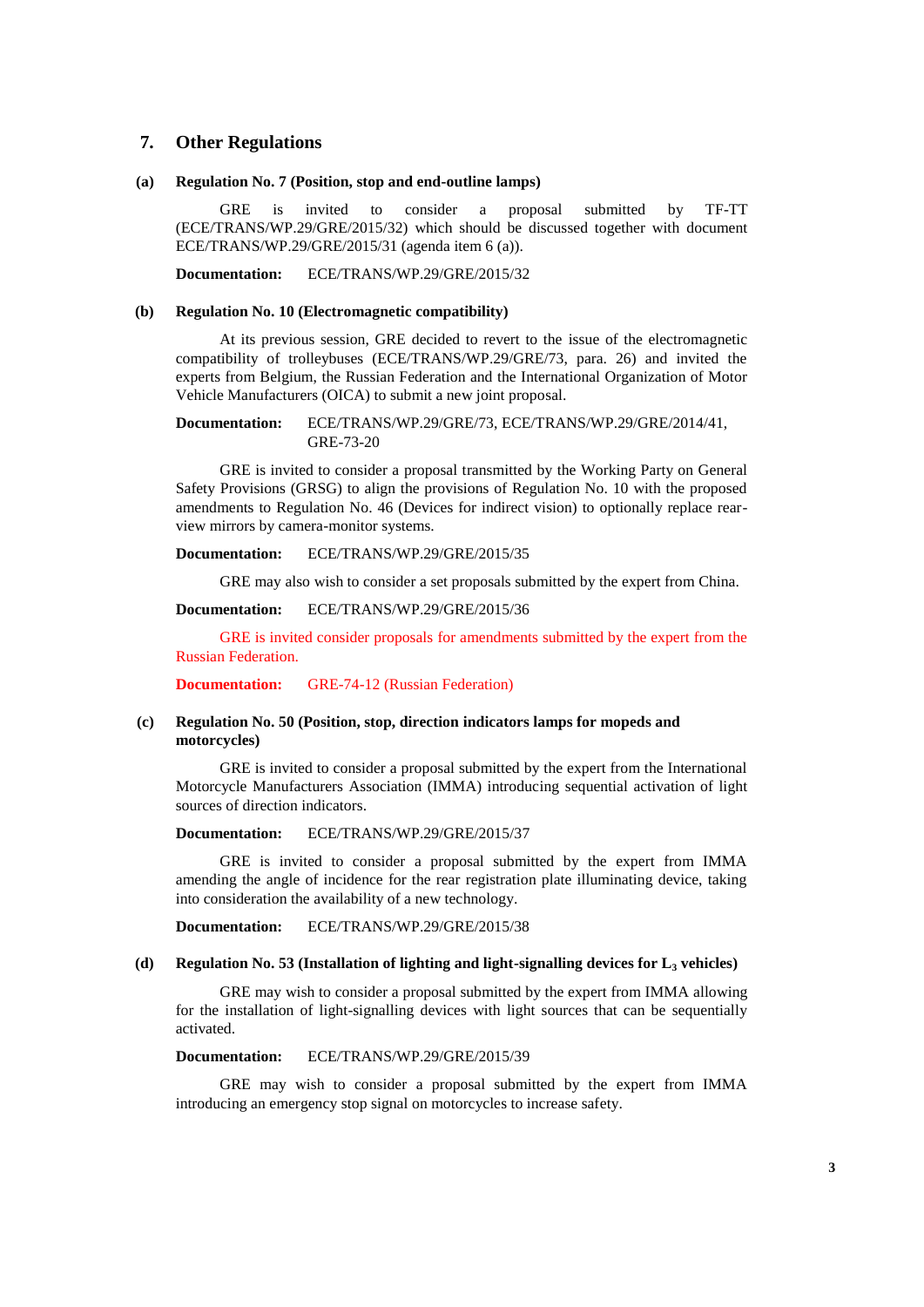#### **Documentation:** ECE/TRANS/WP.29/GRE/2015/40

GRE is invited to consider a proposal submitted by the experts from Germany and IMMA to delete in Regulation No. 53 the references to headlamps of Class B of Regulation No. 113.

### **Documentation:** ECE/TRANS/WP.29/GRE/2015/41, GRE-74-09 (Germany and IMMA)

GRE may wish to consider a proposal submitted by the expert from IMMA allowing for the use of different brake lamp activation methods and aligning the brake lamp provision with those applicable for four-wheelers.

**Documentation:** ECE/TRANS/WP.29/GRE/2015/42

### **(e) Regulation No. 86 (Installation of lighting and light-signalling devices for agricultural tractors)**

GRE is invited to consider proposals to update and revise Regulation No. 86 prepared by the GRE Informal Group "Agricultural Vehicles Lighting Installation" (AVLI).

**Documentation:** ECE/TRANS/WP.29/GRE/2015/43, GRE-74-02

#### **(f) Regulation No. 87 (Daytime running lamps)**

GRE is invited to consider a proposal submitted by TF-TT (ECE/TRANS/WP.29/GRE/2015/33) which should be discussed together with ECE/TRANS/WP.29/GRE/2015/31 (agenda item 6 (a)).

### **Documentation:** ECE/TRANS/WP.29/GRE/2015/33

Under this agenda item, GRE will be informed by the expert from Japan about the outcome of their study on daytime running lamps (DRL). GRE may wish to resume seeking a solution for DRL for the purposes of listing Regulation No. 48 in an annex to UN Regulation No. 0 (ECE/TRANS/WP.29/GRE/73, para. 16)

**Documentation:** ECE/TRANS/WP.29/GRE/2015/73, GRE-74-20 (Japan)

## **(g) Regulation No. 113 (Headlamps emitting a symmetrical passing-beam)**

GRE is invited to consider a pending proposal submitted by the expert from GTB to align requirements on moving the cut-off line after heat test with those adopted in Regulations Nos. 98, 112 and 123 and to correct an error in the provisions on the use of light-emitting diode modules.

**Documentation:** ECE/TRANS/WP.29/GRE/2015/17

### **8. Pending amendment proposals**

At its previous session, GRE approved several amendment proposals to various Regulations, but agreed to postpone a decision to submit them to WP.29 for consideration, awaiting other possible proposals for amendments to the same Regulations in the course of the simplification process (ECE/TRANS/WP.29/GRE/73, paras. 21, 33 and 35). GRE may wish to revisit this issue.

**Documentation:** ECE/TRANS/WP.29/GRE/2015/7, ECE/TRANS/WP.29/GRE/2015/16, ECE/TRANS/WP.29/GRE/2015/23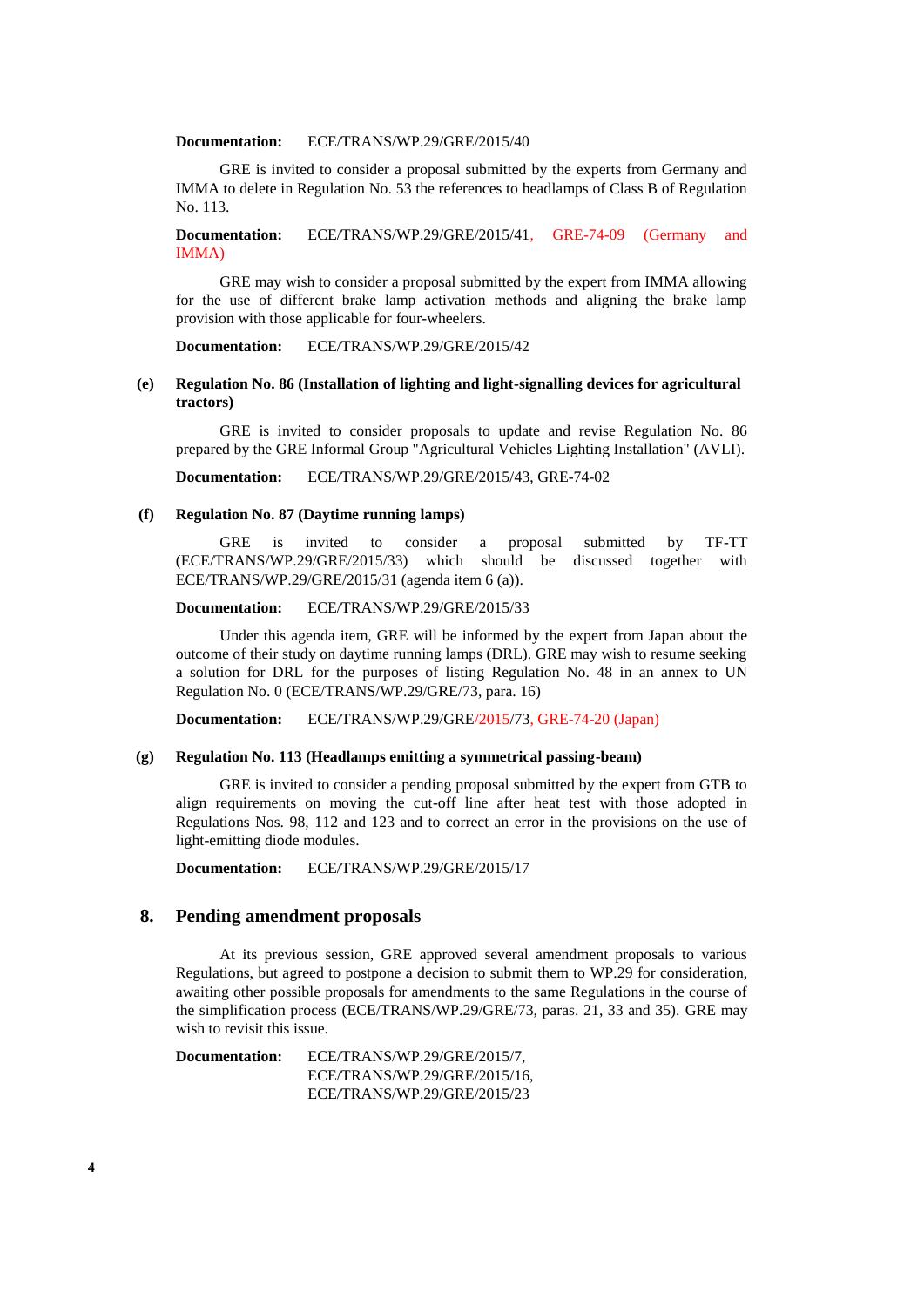### **9. Other business**

### **(a) Amendments to the Convention on Road Traffic (Vienna 1968)**

GRE will be informed about considerations of the Working Party on Road Traffic Safety at its October 2015 session.

#### **(b) Decade of action for road safety 2011-2020**

GRE will be invited to share and discuss national and international developments in the field of road safety and lighting and light-signalling.

### **(c) Development of an International Whole Vehicle Type Approval (IWVTA)**

GRE may expect an oral report from the GRE Ambassador on the activities of the IWVTA and any required follow-up actions. GRE will also be informed about the progress in preparing Revision 3 of the 1958 Agreement.

### **(d) Phantom light and colour washout**

GRE may wish to resume consideration of this agenda item on the basis of a concrete proposal, if available.

**Documentation:** ECE/TRANS/WP.29/GRE/69, para. 18

## **10. New business and late submissions**

GRE may wish to consider new issues and/or documents which might be submitted after the issuance of the present annotations to the provisional agenda.

### **(a) Regulation No. 48 (Installation of lighting and light-signalling devices)**

GRE is invited to verify a final consolidated version of the 03 series of amendments to Regulation No. 48.

**Documentation:** GRE-74-08 (GTB)

GRE may wish to consider a proposal to modify transitional provisions in the 06 series of amendments of Regulation No. 48.

**Documentation:** GRE-74-10 (Czech Republic and OICA)

#### **(b) Regulation No. 112 (Headlamps emitting an asymmetrical passing-beam)**

GRE is invited to consider a proposal to introduce a new optional "Class B1" headlamp into Regulation No. 112.

**Documentation:** GRE-74-11 (Poland)

#### **(c) Acronyms/abbreviations used in Regulations under the responsibility of GRE**

GRE may wish to consider a first draft prepared by the secretariat with the assistance of the experts from the Netherlands and IEC.

**Documentation:** GRE-74-14 (Secretariat)